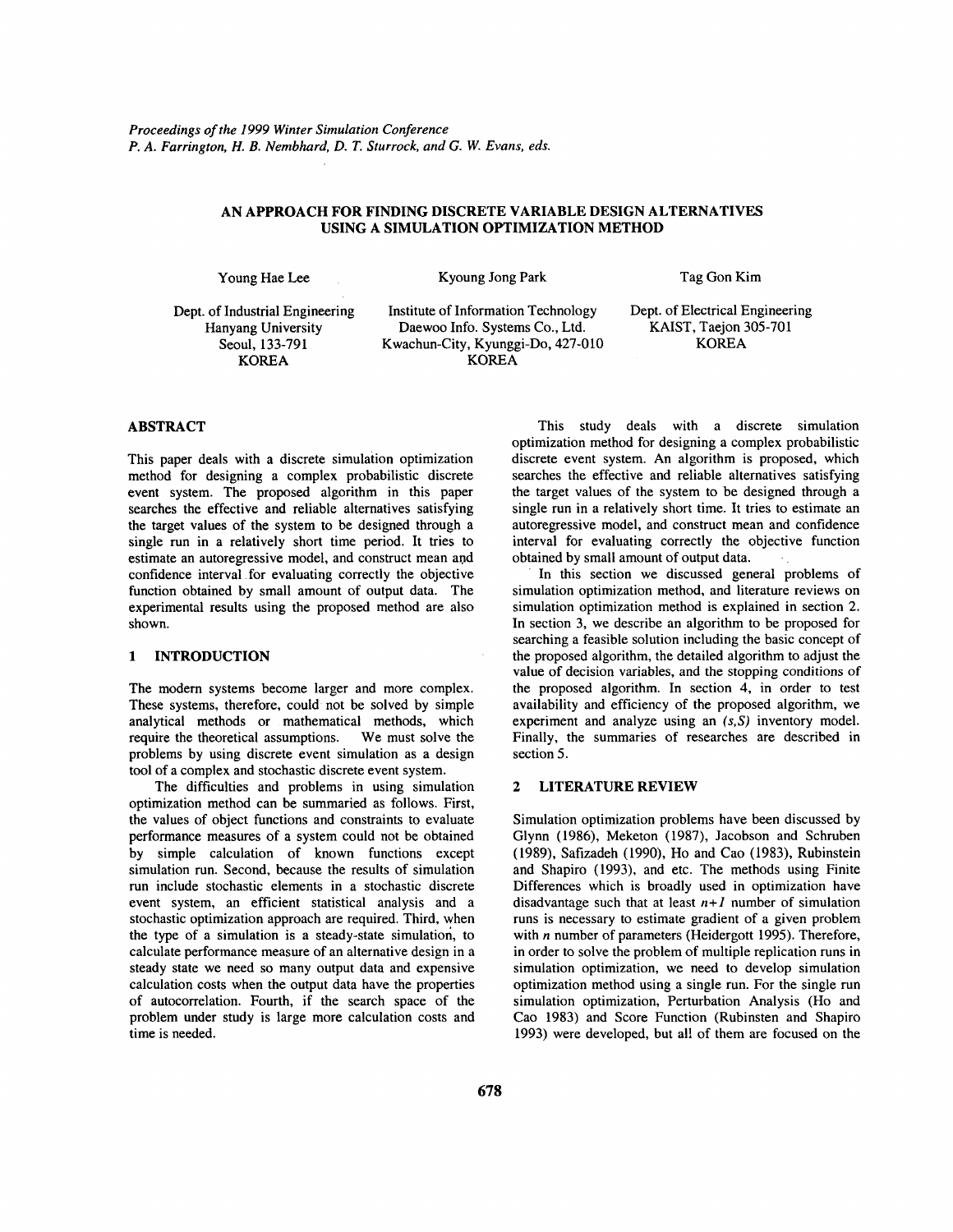cases of continuous decision variables and require the theoretical assumptions.

For discrete variable simulation optimization, the methods were studied using simulated annealing (Ahmed, Alkhamis, and Hasan 1997, Lee and Iwata 1991), stochastic ruler method (Yan and Mukai 1992), stochastic comparison method (Gong, Ho, and Zhai 1992), random walk (Andradottir 1996), nested partitions method (Shi and Sigurdur 1997), evolutionary(genetic) algorithm (Pierreval and Tautou 1997), multi-armed bandit method (Barry and Fristedt 1985), learning automata (Yakowitz and Lugosi 1990), and etc. But most of the methods tried to optimize simulated systems using multiple runs.

Also, in the optimal design of discrete variable stochastic systems using simulation optimization methods, the previous researches did not consider the long length of simulation which must be mentioned, and only focused on the algorithm of stochastic optimization based on Monte Carlo simulation.

## **3 ALGORITHMS**

The general process for searching design alternatives in a single run simulation is described in algorithm 3.1.

#### **[Algorithm 3.11**

Step 1: Set objective functions  $(f_i(X))$ , decision variables,  $x_i$ ,  $j = 1, ..., n$ , target values ( $A_i$  and c), incremental value of decision variables  $(\Delta x_i)$ , and time interval for evaluating objective functions and adjusting values of decision variables ( $\Delta t$ ), and start simulation.

Step 2: During simulation, objective functions with target values(refer to Algorithm 3.2) are compared and the values of decision variables are adjusted with  $\Delta x_i$ .

Step 3: If the stopping condition of the algorithm is satisfied, then the values of decision variables that have been most frequently visited are determined as the final solution.

Step **4:** Simulation is conducted for verification with the obtained solution and enough run length.

Generally speaking, when  $\Delta t$  are small, objective functions values are frequently evaluated and then the algorithm can faster converge to the value of decision variables that satisfy target values. In this case because the gathered data are small the evaluation errors of objective functions are larger than the case of large  $\Delta t$ . Also much time to evaluate objective functions and adjust the value of decision variables is needed. Thus, an algorithm is proposed, which effectively estimates the value of objective functions with relatively short time simulation in

steady state. **In** Step 2 of the previous Algorithm 3.1, the value of decision variable,  $x_i$ , is changed with the increment of  $\Delta x_i$ , during simulation using the algorithm in section 3. I

## **3.1 Adjustment of Decision Variables**

The basic algorithm is explained here to change value of decision variable,  $x_i$ , at each  $\Delta t$  during simulation according to the compared results of objective functions and target values. The values of objective functions are observed, which are obtained by simulation output and either a monotonic increasing function or a monotonic decreasing function. Using the form of given objective functions in  $A_i$ ,  $[\{f_i = c\}, \{f_i > c\}, or \{f_i < c\}]$  and target value, *c,* the value of decision variable j at time *t-I* and  $t, x_{j,i-1}$  and  $x_{j,i}$ , the value of objective function *i* at time *t*-1 and  $t$ ,  $y_{i,j-1}$  and  $y_{i,j}$  are obtained from simulation. According to the increasing and decreasing information of decision variables, the value of decision variables is changed with  $\Delta x$ , to the direction in which the frequencies of the accumulative number of none changed decision variables are the largest.

The notations and algorithms for adjusting the values of decision variables can be described as follows:

- *x,,* : Value of decision variable,j, at time, *t.*
- . *y,,,* : Value of object function, *i,* at time, *t.*
- *count;* : Accumulated number of unchanged value of y.
- *count*; Accumulated number of increased value of y.
- *count;* : Accumulated number of decreased value of y.
- *a,,* b,: Lower bound and upper bound of variable, *j.*
- *L;+* : Set of the decision variables when the value of a decision variable, *x,,* is increased (decreased), the value of object function, *i*, is increased (decreased).
- *L;-* : Set of the decision variables when the value of decision variable,  $x_i$ , is decreased (increased) the value of object function, *i*, is increased (decreased).
- $L^{\circ}$ : Set of decision variables that are not included in  $L_i^{**}$  or  $L_i^{**}$ .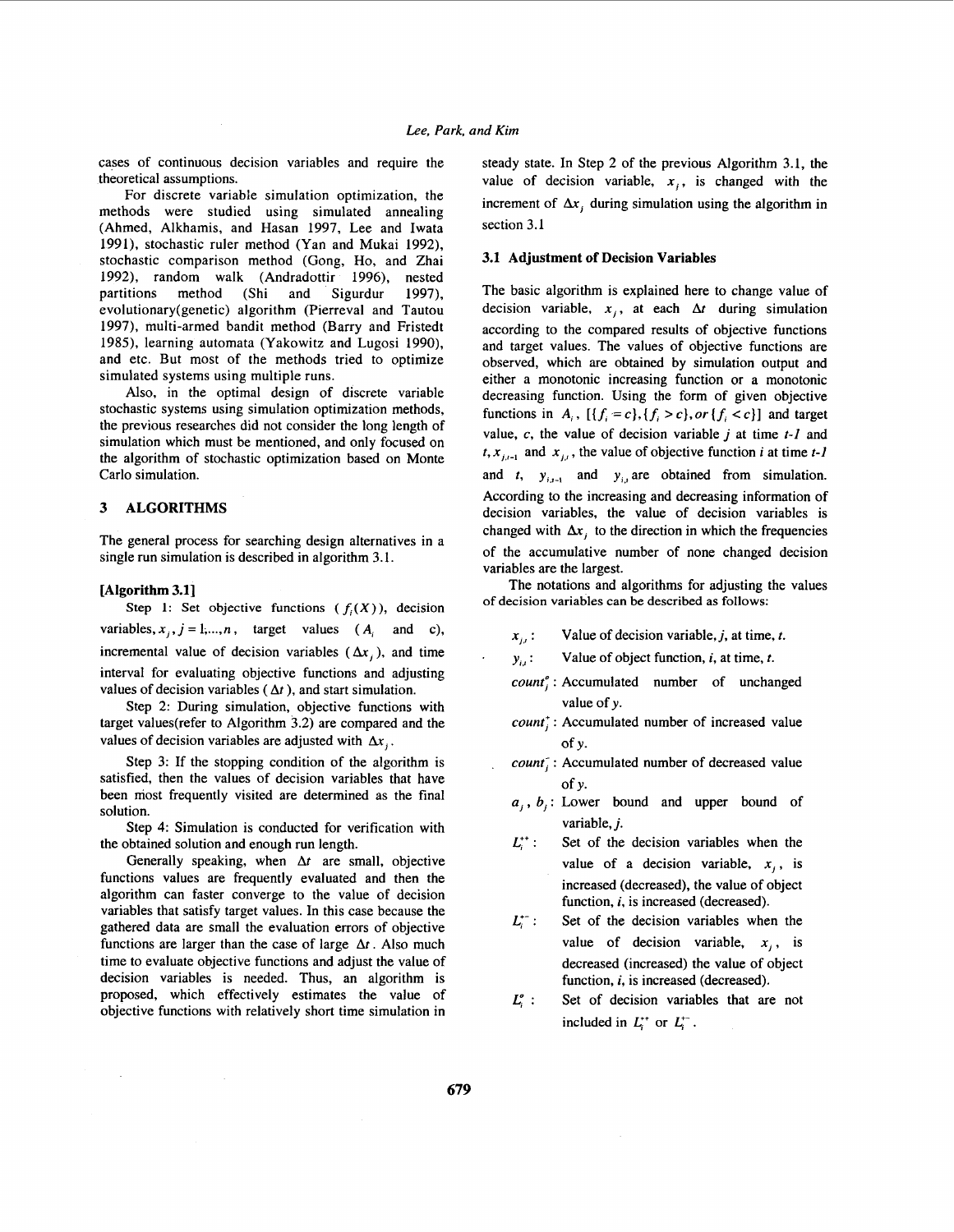$\mathcal{L}^{\pm}$ 

 $\hat{\boldsymbol{\beta}}$ 

 $\frac{1}{2} \frac{1}{2} \frac{1}{2} \frac{1}{2} \frac{1}{2} \frac{1}{2}$ 

 $\sim$ 

 $\bar{\gamma}$ 

| Step 0:              | Set count <sup><math>\sigma</math></sup> = 0, count <sub>i</sub> = 0, count <sub>i</sub> = 0, for |     |         |                              | Step 2.2.2: If $y_{i,j} < c$ , then count' =          |
|----------------------|---------------------------------------------------------------------------------------------------|-----|---------|------------------------------|-------------------------------------------------------|
|                      |                                                                                                   |     |         |                              | $count_i^o + 1$ .                                     |
| (initiali<br>zation) | all $x_i$ , $j = 1,,n$ and set the value of $a_i$ and                                             |     |         |                              |                                                       |
|                      | $b_i$ . Set c and $\varepsilon$ for object function, i. Build                                     |     |         |                              | If $y_{i,j} \geq c$ , and $x_j \in L_i^+$ then        |
|                      | up the list of $L_i^{\dagger}$ , $L_i^{\dagger}$ , and $L_i^{\circ}$ .                            |     |         |                              | $count_i = count_i + 1.$                              |
| Step 1:              | Go to Step 5 after executing one of the                                                           |     |         |                              | If $y_{i,j} \geq c$ and $x_j \in L_i^+$ then          |
|                      | following steps for $x_j$ , $j = 1,,n$ :                                                          |     |         |                              | $count_i^* = count_i^* + 1.$                          |
|                      | 1) If $x_{i,j} < x_{i,j}$ then go to Step 2.                                                      |     |         | Step 2.2.3:                  | If $y_{i,j} < c$ , then count <sup>o</sup> =          |
|                      | 2) If $x_{i+1} > x_{i}$ , then go to Step 3.                                                      |     |         |                              | $count_i^o + 1$ .                                     |
|                      | 3) If $x_{i,j} = x_{i,j}$ then go to Step 4.                                                      |     |         |                              | If $y_{i,j} \geq y_{i,j}$ and $y_{i,j} \geq c$ then   |
| Step $2$ :           | According to the object function, $i$ , only one                                                  |     |         |                              | $count_i = count_i + 1.$                              |
|                      | of the cases listed below is executed.<br>(case 1) $A_i = \{f_i = c\}$                            |     |         |                              | If $y_{i,j-1} > y_{i,j}$ and $y_{i,j} \ge c$ then     |
|                      | Step 2.1.1: If $x_i \in L^e$ then go to Step                                                      |     |         |                              | $count_i^* = count_i^* + 1.$                          |
|                      | 2.1.3, otherwise move to Step                                                                     |     |         | (case 3) $A_i = \{f_i > c\}$ |                                                       |
|                      | 2.1.2.                                                                                            |     |         |                              | Step 2.3.1: If $x_i \in L_i^e$ then go to Step        |
|                      | Step 2.1.2: If $y_{i,j} = c$ , then count <sup>o</sup> =                                          |     |         |                              | 2.3.3, otherwise go to Step                           |
|                      | $count_i^o + 1$ .                                                                                 |     |         |                              | 2.3.2.                                                |
|                      | If $y_i < c$ and $x_i \in L^+$ then                                                               |     |         | Step 2.3.2:                  | If $y_{i,j} > c$ then count <sup>o</sup> =            |
|                      | $count_i^* = count_i^* + 1.$                                                                      |     |         |                              | $count_i^o + 1$ .                                     |
|                      | If $y_{i,j} < c$ and $x_j \in L_i^+$ then                                                         |     |         |                              | If $y_{i,j} \leq c$ and $x_j \in L_i^+$ then          |
|                      | $\text{count}_i = \text{count}_i + 1.$                                                            |     |         |                              | $count_i = count_i + 1$ .                             |
|                      |                                                                                                   |     |         |                              | If $y_{i,j} \leq c$ and $x_j \in L_i^+$ then          |
|                      | If $y_{i,j} > c$ and $x_j \in L_i^+$ then                                                         |     |         |                              | $count_i^* = count_i^* + 1.$                          |
|                      | $count_i^- = count_i^- + 1.$                                                                      |     |         | Step 2.3.3:                  | If $y_{i,j} > c$ then count <sup>o</sup> =            |
|                      | If $y_{i,j} > c$ and $x_j \in L_i^+$ then                                                         |     |         |                              | $count_i^o + 1.$                                      |
|                      | $count_i^+ = count_i^+ + 1.$                                                                      |     |         |                              | If $y_{i,j+1} \leq y_{i,j}$ and $y_{i,j} \leq c$ then |
|                      | Step 2.1.3: If $y_{i,j} = c$ , then count' =                                                      |     |         |                              | $count_i^* = count_i^* + 1.$                          |
|                      | $count_i^o + 1$ .                                                                                 |     |         |                              | If $y_{i,j-1} > y_{i,j}$ and $y_{i,j} \leq c$ then    |
|                      | If $y_{i,j-1} \leq y_{i,j}$ and $y_{i,j} < c$ then                                                |     |         |                              | $count_i = count_i + 1.$                              |
|                      | $count_i^* = count_i^* + 1.$                                                                      |     | Step 3: |                              | According to the object function, $i$ , only one      |
|                      | If $y_{i+1} \leq y_i$ and $y_i > c$ then                                                          |     |         |                              | of the cases listed below is executed.                |
|                      | $count_j = count_j + 1.$                                                                          |     |         | (case 1) $A_i = \{f_i = c\}$ |                                                       |
|                      | If $y_{i,j-1} > y_{i,j}$ and $y_{i,j} < c$ then                                                   |     |         | Step 3.1.1:                  | If $x_i \in L_i^{\circ}$ then go to Step              |
|                      | $count_i = count_i + 1.$                                                                          |     |         |                              | 3.1.3, otherwise go to Step                           |
|                      | If $y_{i,j-1} > y_{i,j}$ and $y_{i,j} > c$ then                                                   |     |         |                              | 3.1.2.                                                |
|                      | $count_i^* = count_i^* + 1.$                                                                      |     |         |                              |                                                       |
|                      | (case 2) $A_i = \{f_i < c\}$                                                                      |     |         |                              |                                                       |
|                      | Step 2.2.1:<br>If $x_i \in L^e$ then go to Step                                                   |     |         |                              |                                                       |
|                      | 2.2.3, otherwise go to Step                                                                       |     |         |                              |                                                       |
|                      | 2.2.2.                                                                                            |     |         |                              |                                                       |
|                      |                                                                                                   |     |         |                              |                                                       |
|                      |                                                                                                   | 680 |         |                              |                                                       |

 $\bar{\bar{z}}$  $\bar{\mathbf{z}}$ 

 $\ddot{\phantom{a}}$ 

 $\sim 10$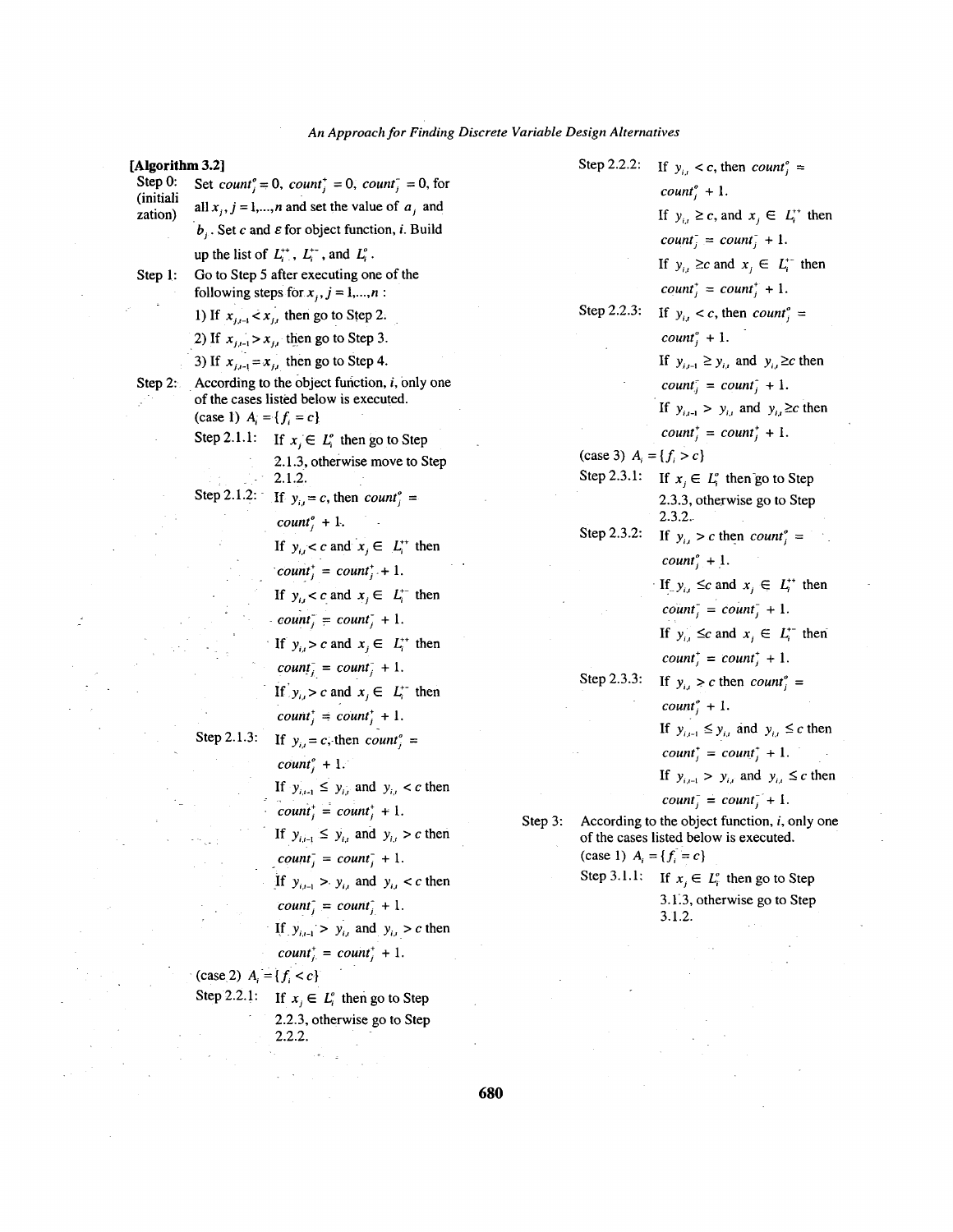*Lee, Park, and Kim* 

 $\label{eq:2} \frac{1}{\sqrt{2}}\sum_{i=1}^n\frac{1}{\sqrt{2}}\sum_{i=1}^n\frac{1}{\sqrt{2}}\sum_{i=1}^n\frac{1}{\sqrt{2}}\sum_{i=1}^n\frac{1}{\sqrt{2}}\sum_{i=1}^n\frac{1}{\sqrt{2}}\sum_{i=1}^n\frac{1}{\sqrt{2}}\sum_{i=1}^n\frac{1}{\sqrt{2}}\sum_{i=1}^n\frac{1}{\sqrt{2}}\sum_{i=1}^n\frac{1}{\sqrt{2}}\sum_{i=1}^n\frac{1}{\sqrt{2}}\sum_{i=1}^n\frac{1$ 

 $\frac{1}{2} \frac{1}{2} \frac{1}{2}$ 

|                              | Step 3.1.2: If $y_{i,t} = c$ then $count_j^o =$       |         | Step 3.3.1:                  | If $x_i \in L_i^o$ then go to Step                                                                    |
|------------------------------|-------------------------------------------------------|---------|------------------------------|-------------------------------------------------------------------------------------------------------|
|                              | $count_i^o + 1$ .                                     |         |                              | 3.3.3, otherwise go to Step<br>3.3.2                                                                  |
|                              | If $y_{i,j} < c$ and $x_i \in L_i^{+*}$ then          |         | Step 3.3.2:                  | If $y_{i} > c$ then count <sup>o</sup> =                                                              |
|                              | $count_i^+ = count_i^+ + 1.$                          |         |                              | $count_i^{\circ} + 1.$                                                                                |
|                              | If $y_{i,j} < c$ and $x_i \in L_i^+$ then             |         |                              | If $y_{i,j} \leq c$ and $x_j \in L_i^{**} < c$                                                        |
|                              | $count_i = count_i + 1$ .                             |         |                              | then $count_i^+ = count_i^+ + 1$ .                                                                    |
|                              | If $y_{i,j} > c$ and $x_j \in L_i^{**}$ then          |         |                              | If $y_{ij} \leq c$ and $x_j \in L_i^{+} < c$                                                          |
|                              | $count_i = count_i + 1$ .                             |         |                              | then $count_i = count_i^+ + 1$ .                                                                      |
|                              | If $y_{i,j} > c$ and $x_j \in L_i^+$ then             |         |                              | Step 3.3.3: If $y_{i,j} > c$ then count' =                                                            |
|                              | $count_i^* = count_i^* + 1.$                          |         |                              | $count_i^o + 1$ .                                                                                     |
| Step 3.1.3:                  | If $y_{i,j} = c$ then <i>count</i> <sup>o</sup> =     |         |                              | If $y_{i,j+1} \leq y_{i,j}$ and $y_{i,j} \leq c$ then                                                 |
|                              | $count_i^o + 1$ .                                     |         |                              | $count_i = count_i + 1$ .                                                                             |
|                              | If $y_{i,j+1} \leq y_{i,j}$ and $y_{i,j} < c$ then    |         |                              | If $y_{i,j-1} > y_{i,j}$ and $y_{i,j} \leq c$ then                                                    |
|                              | $count_i^* = count_i^* + 1.$                          |         |                              | $count_i^* = count_i^* + 1.$                                                                          |
|                              | If $y_{i+1} \leq y_{i}$ and $y_{i} > c$ then          | Step 4: |                              | According to the object function, $i$ , only one                                                      |
|                              | $count_i = count_i + 1$ .                             |         |                              | of the cases listed below is executed.                                                                |
|                              | If $y_{i,j+1} > y_{i,j}$ and $y_{i,j} < c$ then       |         | (case 1) $A_i = \{f_i = c\}$ |                                                                                                       |
|                              | $count_i = count_i + 1$ .                             |         |                              | Step 4.1.1: If $ y_{i,j} - c  \le \varepsilon$ then count; =                                          |
|                              | If $y_{i,j-1} > y_{i,j}$ and $y_{i,j} > c$ then       |         |                              | $count_i^{\circ} + 1.$                                                                                |
|                              | $count_i = count_i + 1$ .                             |         |                              | If $ y_{i,j} - c  > \varepsilon$ and $x_j \in L_i^{\circ}$                                            |
| (case 2) $A_i = \{f_i < c\}$ |                                                       |         |                              | then go to Step 4.1.3,                                                                                |
| Step 3.2.1:                  | If $x_i \in L_i^e$ then go to Step                    |         | Step 4.1.2:                  | otherwise go to Step 4.1.2<br>If $x_i \in L_i^+$ then count; =                                        |
|                              | 3.2.3, otherwise go to Step<br>3.2.2.                 |         |                              | $count_i^+ + 1$ .                                                                                     |
| Step 3.2.2:                  | If $y_{i,j} < c$ then count' <sub>i</sub> =           |         |                              | If $x_i \in L_i^+$ then count; =                                                                      |
|                              | $count_i^o + 1$ .                                     |         |                              | $count_i^+ + 1$ .                                                                                     |
|                              | If $y_{i,j} \geq c$ and $x_j \in L_i^{++} < c$        |         | Step 4.1.3:                  | <i>count</i> <sup><math>\uparrow</math></sup> = <i>count</i> <sup><math>\dagger</math></sup> + 1 with |
|                              | then $count_i = count_i + 1$ .                        |         |                              | probability 0.5 or <i>count</i> <sup><math>\overline{i}</math></sup> =                                |
|                              | If $y_{i,j} \geq c$ and $x_j \in L_i^+ < c$           |         |                              | $count_i^+ + 1$ with probability                                                                      |
|                              | then $count_i^+ = count_i^+ + 1$ .                    |         |                              | 0.5                                                                                                   |
|                              | If $y_{i,j+1} \leq y_{i,j}$ and $y_{i,j} > c$ then    |         | (case 2) $A_i = \{f_i < c\}$ |                                                                                                       |
|                              | $count_i^- = count_i^+ + 1.$                          |         | Step 4.2.1:                  | If $x_i \in L_i^{\circ}$ then go to Step                                                              |
| Step 3.2.3:                  | If $y_{i,j} < c$ then count <sup>o</sup> =            |         |                              | 4.2.3, otherwise go to Step<br>4.2.3                                                                  |
|                              | $count_i^o + 1$ .                                     |         |                              |                                                                                                       |
|                              | If $y_{i,j+1} \leq y_{i,j}$ and $y_{i,j} \geq c$ then |         |                              |                                                                                                       |
|                              | $count_i^* = count_i^* + 1$ .                         |         |                              |                                                                                                       |
|                              | If $y_{i,j-1} > y_{i,j}$ and $y_{i,j} \geq c$ then    |         |                              |                                                                                                       |
|                              | $count_i = count_i + 1$ .                             |         |                              |                                                                                                       |
| (case 3) $A_i = \{f_i > c\}$ |                                                       |         |                              |                                                                                                       |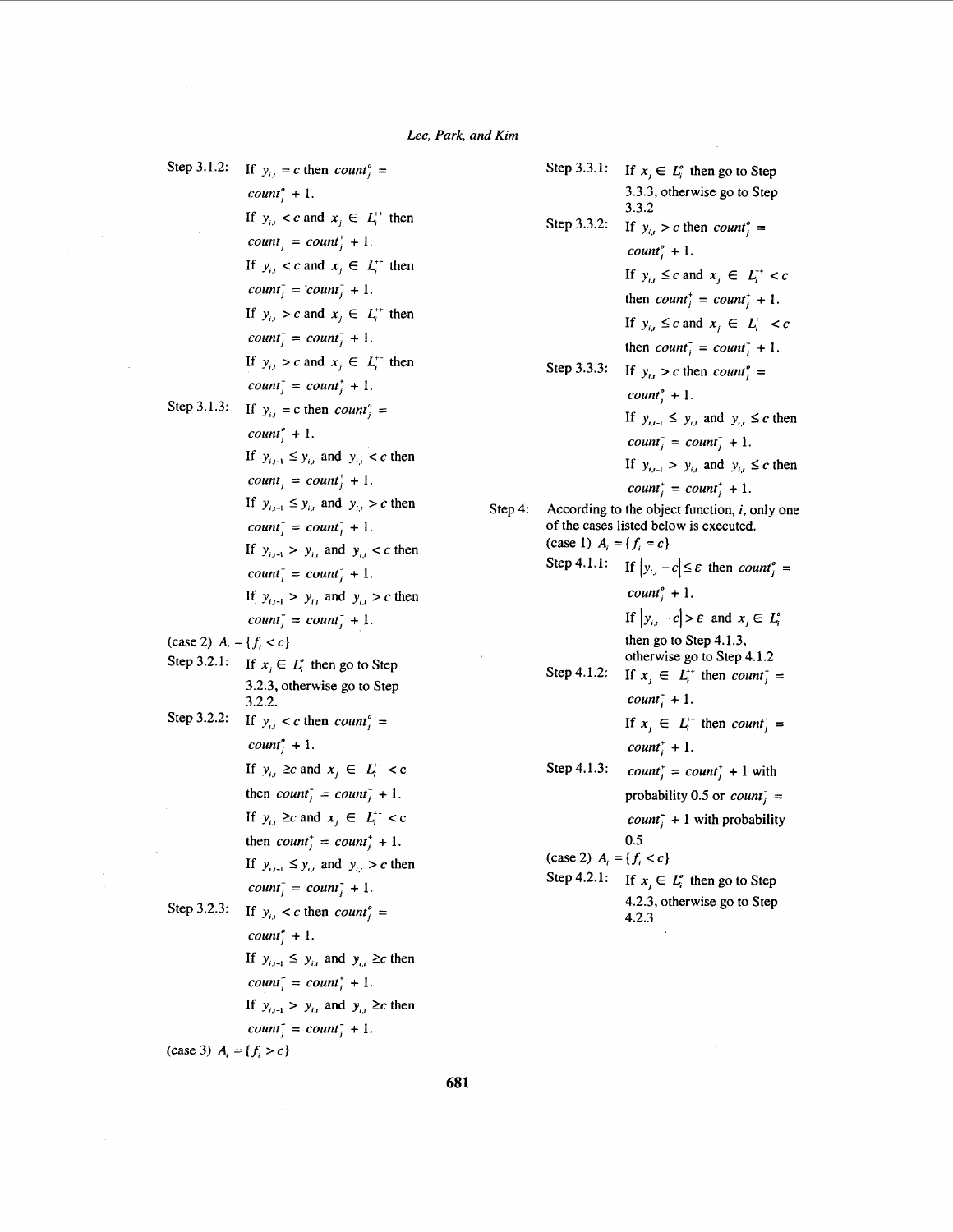|         | Step 4.2.2:                       | If $y_{ii} < c$ then count <sup>o</sup> =            |
|---------|-----------------------------------|------------------------------------------------------|
|         |                                   | $count_i^{\circ} + 1.$                               |
|         |                                   | If $y_{i,j} \geq c$ and $x_j \in L_i^{**}$ then      |
|         |                                   | $count_i = count_i + 1$ .                            |
|         |                                   | If $y_{i,j} \geq c$ and $x_j \in L_i^{+-}$ then      |
|         |                                   | $count_i^* = count_i^* + 1.$                         |
|         | Step 4.2.3:                       | If $y_{i,j} < c$ then count <sup>o</sup> =           |
|         |                                   | $count_i^o + 1$ .                                    |
|         |                                   | If $y_{i,j+1} \leq y_{i,j}$ and $y_{i,j} \geq c$     |
|         |                                   | then $count_i^* = count_i^* + 1$ .                   |
|         |                                   | If $y_{i,t-1} > y_{i,t}$ and $y_{i,t} \geq c$        |
|         |                                   | then $count_i = count_i + 1$ .                       |
|         | (case 3) $A_i = \{f_i > c\}$      |                                                      |
|         | Step $4.3.1$ :                    | If $x_i \in L_i^o$ then go to Step                   |
|         |                                   | 4.3.3, otherwise go to Step<br>4.3.2                 |
|         | Step 4.3.2:                       | If $y_{i,j} > c$ then count' <sub>j</sub> =          |
|         |                                   | $count_i^o + 1$ .                                    |
|         |                                   | If $y_{i,j} \leq c$ and $x_j \in L_i^{**}$           |
|         |                                   | then $count_i^* = count_i^* + 1$ .                   |
|         |                                   | If $y_{i,j} \leq c$ and $x_j \in L_i^{+1}$           |
|         |                                   | then $count_i = count_i + 1$ .                       |
|         | Step 4.3.3:                       | If $y_{i,t} > c$ then count <sup>o</sup> =           |
|         |                                   | $count_i^{\circ} + 1.$                               |
|         |                                   | If $y_{i,t-1} \leq y_{i,t}$ and $y_{i,t} \leq c$     |
|         |                                   | then $count_i = count_j + 1$ .                       |
|         |                                   | If $y_{i,t-1} > y_{i,t}$ and $y_{i,t} \leq c$        |
|         |                                   | then $count_i^* = count_i^* + 1$ .                   |
| Step 5: | For all $x_j$ , $j = 1, 2, , n$ , |                                                      |
|         |                                   | $count^* = max[count_i^o, count_j^*, count_j^+]$ (If |
|         |                                   | more than one, select randomly)                      |
|         | If count = count; then            |                                                      |
|         |                                   | $x_{j,i+1} = \min[(x_{j,i} + \Delta x_j), b_j]$      |
|         | If count = count; then            |                                                      |
|         |                                   | $x_{i,i+1} = \max[a_{i}, (x_{i,i} - \Delta x_{i})]$  |

## **3.2 Stopping Algorithm**

When the algorithm satisfies the target values the simulation must be stopped. The algorithm to inspect the

stopping conditions of the proposed procedure is described below.

- $K$ : The number of recent time intervals to inspect the stopping conditions. *K* is a constant and set by user *(K=l,* 2, ..., *n).*
- $x$ <sup> $\cdot$ </sup>: The values of decision variables visited most frequantly at current time *t* and within *K* time intervals.
- $\eta$ : The integer value to calculate the tolerance  $(x_i^* \pm \eta \Delta x_i)$  for all  $x_i$ ,  $j = 1, 2, ..., n$ for setting stopping conditions( $\eta = 0$ , 1, 2, . . ., *m).*

## **[Algorithm 3.31**

- Step 0: Set the integer value of  $K$  and  $\eta$ .
- Step 1: For all  $x_i$ ,  $j = 1,...,n$ , the folowing Step 1.1 is conducted and if it is satisfied by all decision variables, then go to Step 2. (Step 1.1) Using Algorithm 3.1,  $x_i$  is obtained and if the all values of decision variables are included in  $\left[x, \pm \eta \Delta x_i\right]$  in *K* time intervals, then go to Step 2. Otherwise, continue simulation to time interval *t.*
- Step 2: If it is satisfied by the target condition *i,* then stop the simulation. Otherwise,

1) If  $\eta$  is 0 then stop the algorithm and the simulation, and conclude that an alternative, which satisfies the target value, does not exist.

2) If  $\eta > 0$ , then change  $\eta$  to  $\eta = \max[0, \eta - 1]$  and continue simulation to next time interval  $t + \Delta t$ .

## **3.3 Evaluation of Objective Functions**

In Algorithm 3.1, when  $\Delta t$  are small, objective functions values are frequently evaluated and then the algorithm can faster converge to the value of decision variables that satisfy target values. In this case because the gathered data are small the evaluation errors of objective functions are larger than the case of large  $\Delta t$ . To solve this problem, we propose the algorithm, which efficiently estimates objective functions in steady state using the small data that are obtained by relatively short simulation run.

Voss, Haddock, and Willemain ( 1996) propose the algorithm that obtains efficiently the value of objective functions in steady state during a short simulation of transient period using an autoregressive model. Through experimentation compared with the other methods,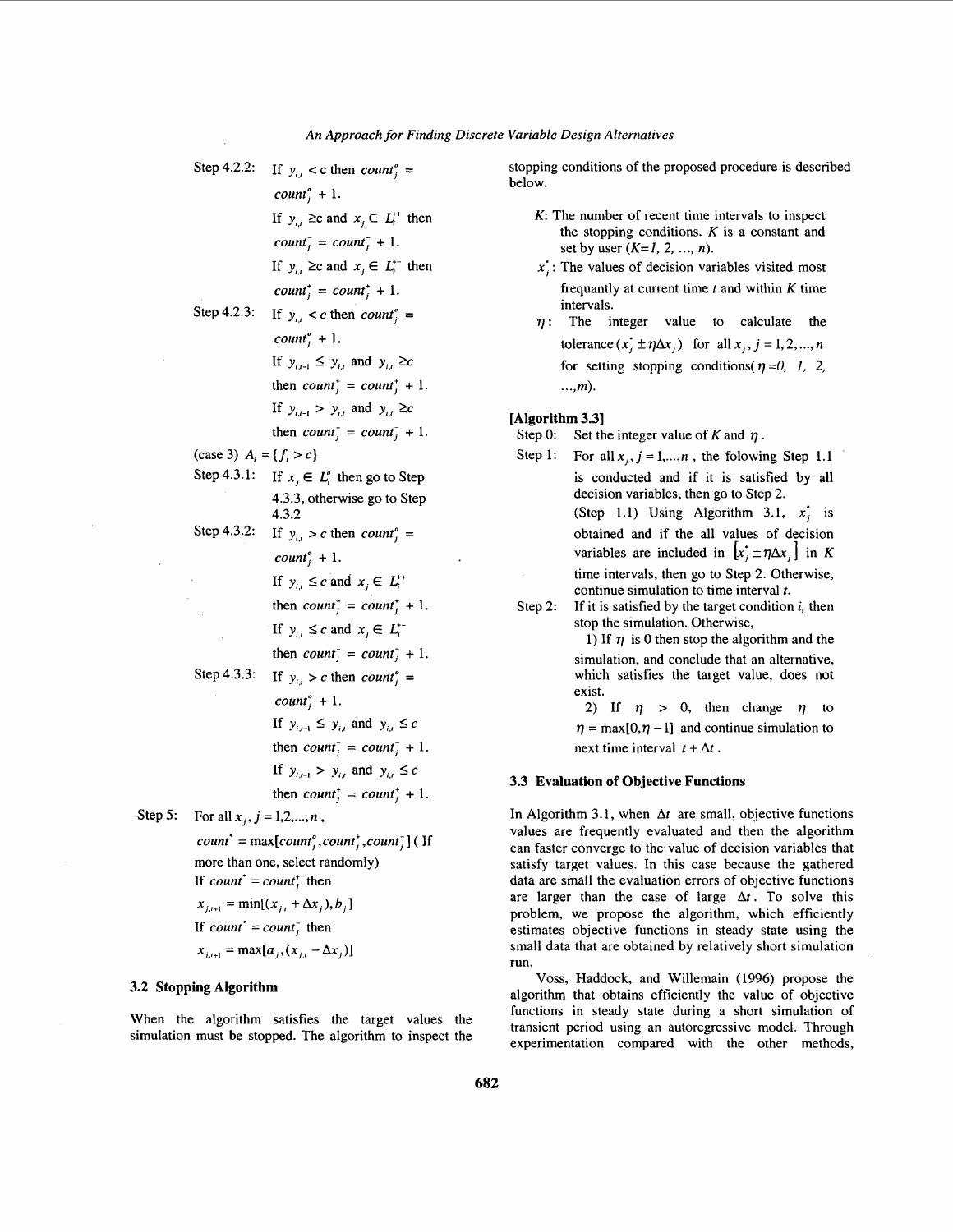unweighted batch means (Law and Kelton 1995) and weighted batch means (Bischak, Kelton, and Pollock 1993), the method is superior or similar to the other methods with respect to mean error, root mean square error, coverage, mean interval length, and etc.

Therefore, in this paper we propose an algorithm to estimate the value of objective functions with a relatively short value of  $\Delta t$  based on the method proposed by Voss, Haddock, and Willemain (1996). Because the output data obtained during a short transient period strong autocorrelation exists between data, the output process fits very well the autoregressive model (Fishman 1978).

The autoregressive model, *AR(p),* with order, p, could be expressed by Equation (1) (Fuller 1996).

$$
y_{i} = \phi_{0} + \sum_{i=1}^{p} \phi_{i} y_{i-i} + \varepsilon_{i}, \qquad t = 1, 2, ... \qquad (1)
$$

If we assume the average of system responses converges to only one point, the average in steady state,  $\mu = \mu(\phi)$ , is expressed by Equation (2).

$$
\mu(\Phi) = \lim_{i \to \infty} E[X_i] = \phi_0 \{1 - \sum_{i=1}^p \phi_i\}^{-1}
$$
 (2)

And the conditional least square estimate of  $\hat{\Phi}$  is obtained by Equation (3) (Fuller 1996) and the procedures are explained by the Algorithm 3.4.

$$
\hat{\Phi} = A_n^{-1} \nu_n \tag{3}
$$

**[Algorithm 3.41** 

,

Step 1: Step 2: Step 3: Step 4: Select the maximum value,  $p_{\text{max}}$ , of *p*.<br>Calculate  $S^2(p)$ ,  $0 \le p \le p_{\text{max}}$ . Calculate FIC(p),  $0 \le p \le p_{\text{max}}$ . Select order,  $p^*$  minimizing  $\text{FIC}(p)$ .

In this paper we use Yule-Walker method that the variance of  $\hat{\Phi}$  is minimized by the experimentation of Broerson and Wensink (1993), and the formula is expressed by Equation (4).

$$
S^{2}(p) = \frac{1}{n} \sum_{i=1}^{n} y_{i}^{2} \prod_{i=1}^{p} (1 - v_{i})
$$
  
\n
$$
\ln\{S^{2}(p)\} = \ln\left(\frac{1}{n} \sum_{i=1}^{n} y_{i}^{2}\right) + \sum_{i=1}^{p} \ln(1 - v_{i})
$$
 (4)  
\n
$$
v_{i} = \frac{n - i}{n(n + 2)} \approx \frac{1}{n}
$$

In this paper we use Equation (5) to consider aptness and efficiency of future data that are not used.

$$
FIC(p) = \ln\{S^2(p) + 2\sum_{i=1}^{p} v_i\}
$$
 (5)

In theoretical aspects when we use Batch Means method,  $p_{\text{max}}$  has the value of (batch size -1). But, in this paper we set  $p_{\text{max}} = 20$  to consider  $p=15(n\geq 256)$  proposed by Voss, Haddock, and Willemain (1996) and *p* value used by Bischak, Kelton, and Pollock (1993)'s Weighted Batch Means method.

 $\hat{\mu}$ , an estimate of average,  $\mu(\Phi)$ , in steady state is expressed by Equation (6) to consider standard average and bias correction. The method to obtain average in steady state is arranged in Algorithm 3.5 and  $\hat{\mu}_n$  is applied to Algorithm 3.1, 3.2, and 3.3.

$$
\hat{\mu}_n = \overline{Y}_{n-p} + \frac{\sum_{i=1}^{p} \hat{\phi}_i \left( \sum_{i=p+i+1}^{p} y_i - \sum_{i=n-i+1}^{n} y_i \right)}{(n-p) \left( 1 - \sum_{i=1}^{p} \hat{\phi}_i \right)}
$$
(6)

**[Algorithm 3.51** 

Step **1:** Calculate *p'* using Algorithm 3.4.

Step 2: Calculate  $\hat{\Phi}$  using Equation (3). Step 3: Calculate  $\hat{\mu}$ , using Equation (6).

# **4 EXPERIMENTATION**

An **(s,S)** inventory control problem (Law and Kelton 1995) was selected to evaluate the developed algorithm.

In this experimentation, first **(s,S)** was set as (40, 60) and a pilot simulation was conducted with long run of 10,000 months. The obtained average total cost is 125.74. Using the obtained results it was tested to see if the final solution could be found near to the obtained solution with changing  $\Delta t$ .

The mathematical model of the explained **(s,S)**  inventory control system could be expressed as

arg { $E[f(X)] \leq c$ }

where

 $E[f(X)]$ : Average inventory cost per unit time A:  $\{E[f(X)] \leq c\}$  =  $[x_1, x_2]$ : [s, Reorder point, S, Reorder quantity]. (Average cost per unit time 5125.74)

The lower bound and the upper bound of reorder point, **s,** was set as **(IO,** 50) and the lower bound and the upper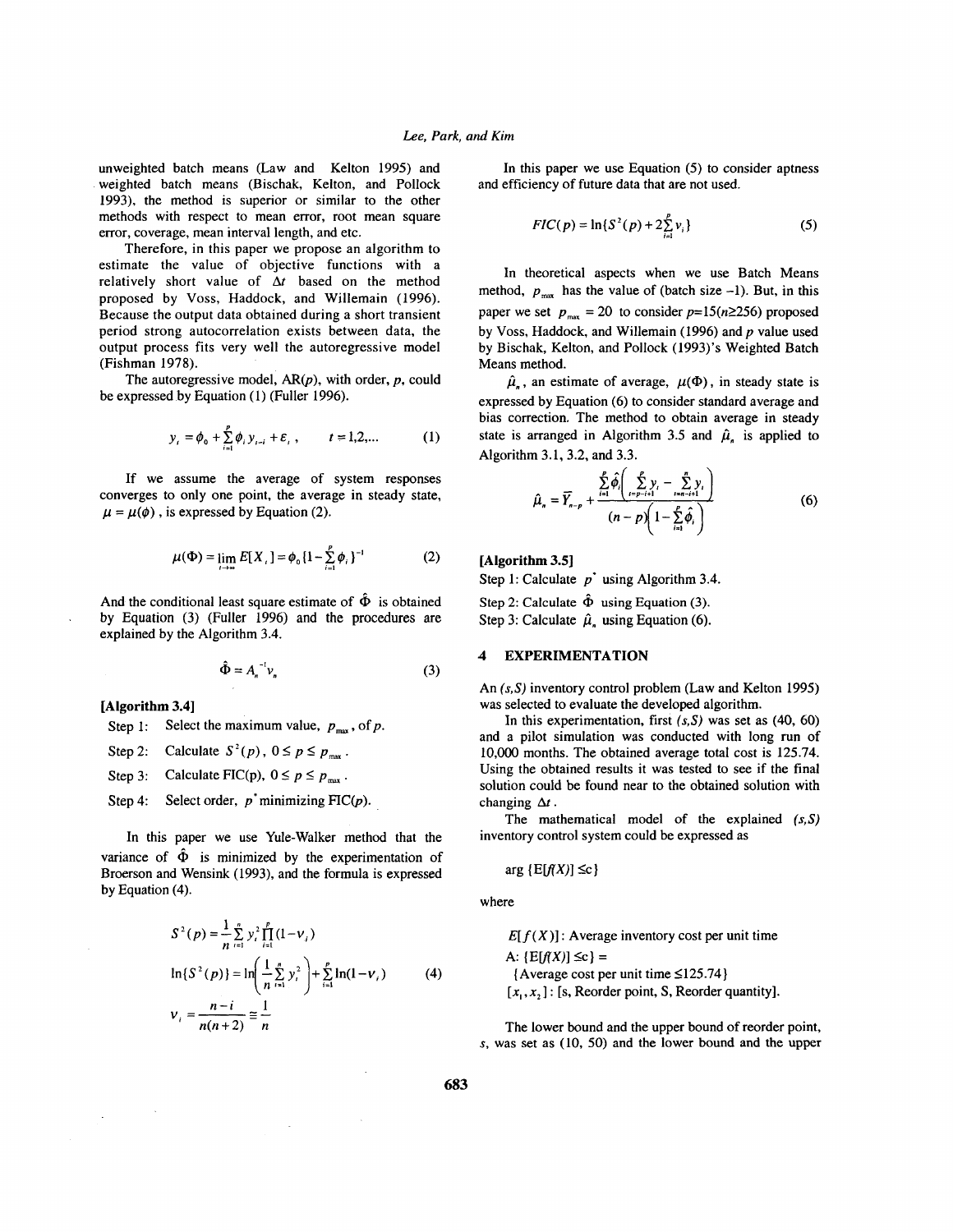bound of quantity, S, as (20, 70). Simulation was started with the initial value of **(s,S)** as (10, 30). Also, the stopping condition, *K,* was set as 10 and the incremental value of decision variables,  $\Delta s$  and  $\Delta S$ , as 1.

The Figure 1 shows the results of the proposed algorithm when the  $\Delta t$  are 10, 30, and 100. Also, we know the total cost converges to target value 127. The Table 1 shows the final results of  $(s, S)$  and average inventory costs obtained when simulation stops with different  $\Delta t$ .

In the Table 1 when  $\Delta t$  is 50 we observe that the average inventory cost converge to 125.20 near to 125.74 which is target value, and the obtained value, (39, 59), of decision variables,  $(s, S)$  is approximately near to  $(40, 60)$ . When  $\Delta t$  is 100 we know that  $(s, S)$  is determined to be (39, 59) and the obtained average total cost, 125.62, is approximately near to 125.74.

#### **5 CONCLUSIONS**

A discrete simulation optimization method for designing a complex probabilistic discrete event system was proposed. The proposed algorithm searches the effective and reliable alternatives satisfying the target values of the system to be designed through a single run in a relatively short time period. Using the proposed algorithm, decision variables could be obtained the final values satisfying target level with a single run and a small output data.

But, because the size of  $\Delta t$  depends on the given problem and characteristics of decision variables and it affect on the final result, selection of the suitable value of  $\Delta t$  is very important.



Figure 1: Average Total Cost at  $\Delta t$  in the (s, S) Inventory System

| Table 1: The Results Obtained by the Proposed Algorithm |  |  |
|---------------------------------------------------------|--|--|
| in the $(s, S)$ Inventory System                        |  |  |

| Broerson, P.              | Average total cost | 's.S     |     |
|---------------------------|--------------------|----------|-----|
| sample                    | 121.05             | (29, 49) |     |
| selection.                | 122.12             | (32, 52) | 30  |
| 194-204.                  | 125.20             | (39, 59) | 50  |
| Fishman, 197<br>Simulatio | 125.62             | (39, 59) | 100 |
|                           |                    |          |     |

- Ahmed, M.A., T. M. Alkhamis, and M. Hasan. 1997. Optimizing discrete stochastic systems using simulated annealing and simulation. *Computers* & *industrial Engineering* 32: 823-836.
- Andradottir, **S.** 1996. A global search method for discrete stochastic optimization. *SIAM Journal on Optimization* 6: 513-530.
- Barry, D.A., and B. Fristedt. 1985. *Bandit problems.*  London: Chapman and Hall.
- Bischak, D. P., W. D. Kelton, and **S.** M. Pollock. 1993. Weighted batch means for confidence intervals in

steady-state simulations. *Management Science* 39: 1002-1019.

- Broerson, P. M., and H. E. Wensink. 1993. On finite sample theory for autoregressive model order selection. *IEEE Transactions on Signal Processing* 4 1 :
- Fishman, 1978. G. **S.** *Principles of Discrete Event Simulation.* New York: John Wiley and Sons.
- **REFERENCES Fuller, W. A. 1996.** *Introduction to statistical time series. Integration of Statistical time series.* New York: John Wiley and Sons.
	- Glynn, P. W. 1986. Optimization of stochastic systems. In *Proceedings of I986 Winter Simulation Conference,*  52-59.
	- Gong, W. B., Y. C. Ho, and W. Zhai. 1992. Stochastic comparison algorithm for discrete optimization with estimation. In *Proceedings of the 31"' IEEE Conference on Decision and Control,* 795-800.
	- Heidergott, B. 1995. Sensitivity analysis of a manufacturing workstation using perturbation analysis techniques. *International Journal of Production Research 3:* 61 1-622.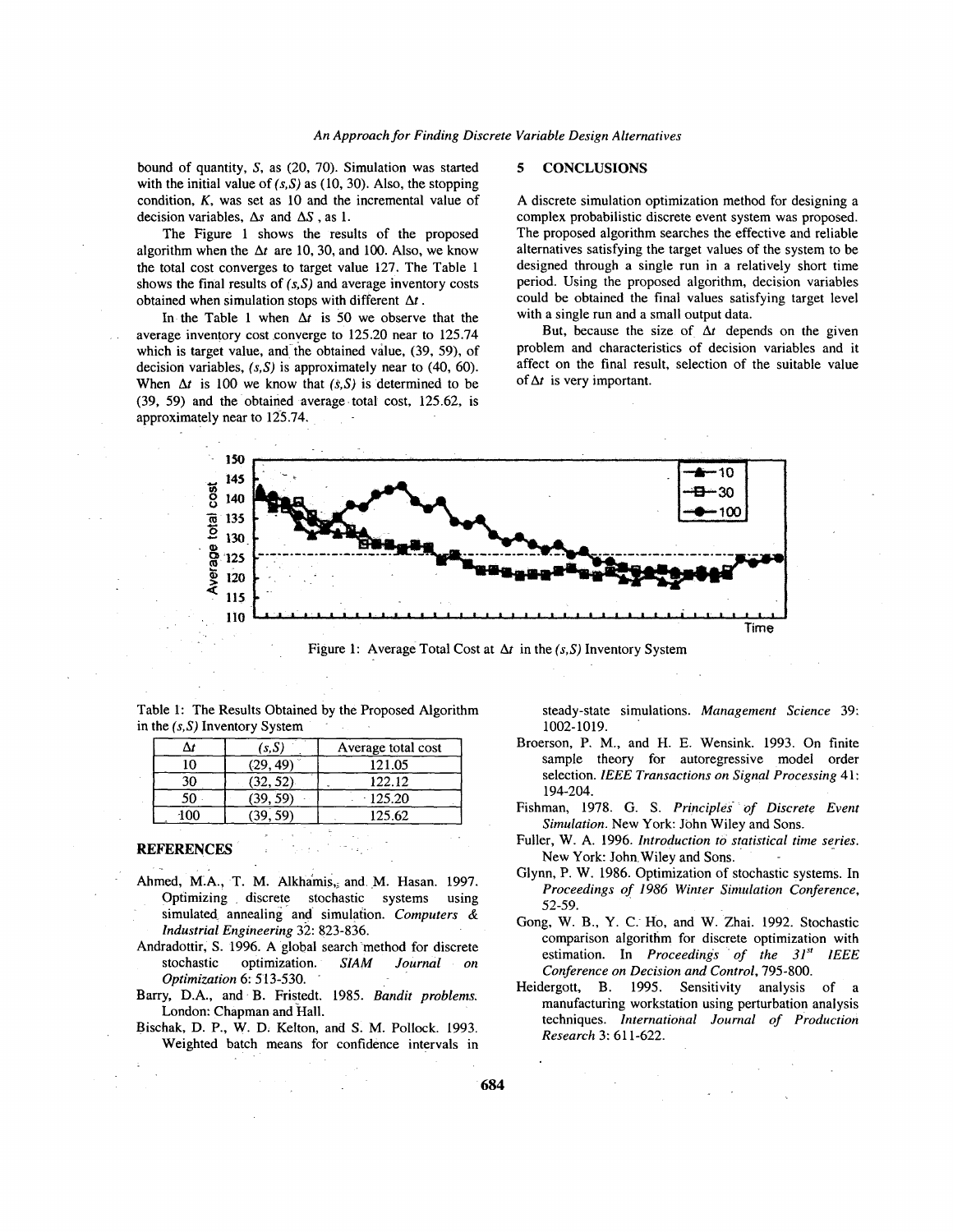- Ho, Y. C., and X. R. Cao. 1983. Perturbation analysis and optimization of queueing networks. *Journal of Optimum Theory and Application* 4: 559-582.
- Jacobson, **S.** H., and L. W. Schruben. 1989. Techniques for simulation response optimization. *Operations Research Letters* 8: 1-9.
- Law, A. M., and W. D. Kelton. 1995. *Simulation Modeling and Analysis,* McGraw-Hill.
- Lee,Y. H., and K. Iwata. 1991. Part ordering through simulation-optimization in a FMS: *International Journal of Production Research* 29: 1309-1323.
- Meketon, M. **S.** 1987. Optimization in simulation: a survey of recent results. In *Proceedings of* 1987 *Winter Simulation Conference,* 58-67, 1987.
- Pierreval, H., and L. Tautou. 1997. Using evolutionary algorithms and simulation for the optimization of manufacturing systems. *IIE Transactions* 29: 181-189.
- Rubinstein, R. Y., and A. Shapiro. 1993. *Discrete event systems,* New York: John Wiley & Sons.
- Safizadeh, M. H. 1990. Optimization in simulation: current issues and the future outlook. *Naval Research Logistics* 37: 807-825.
- Shi, L., and 0. Sigurdur. 1997. Nested partitions method for stochastic optimization. Technical Report, Department of Industrial Engineering, University of Wisconsin-Madison.
- Voss, P. A., J. Haddock, and T. R. Willemain. 1996. Estimating steady state mean from short transient simulations. In *Proceedings of the 1996 Winter Simulation Conference,* 222-229.
- Yakowitz, *S.,* and E. Lugosi. 1990. Random search in the presence of noise with application to machine learning. **SIAM** Journal on Scientific Statistical *Computing* **1 1** : 702-7 12.
- Yan, D., and H. Mukai. 1992. Stochastic discrete optimization. *SIAM Journal on Control and Optimization* 30: 594-612.

## **AUTHOR BIOGRAPHIES**

**YOUNG HAE LEE is** a Professor in the Department of Industrial Engineering, Hanyang University, Korea, and a vice president of the Korean Society for Simulation. He received his B.Sc. from Korea University, and M.Sc. and Ph.D. from University of Illinois at Chicago in 1983 and 1986. He spent a sabbatical year at Osaka University, 1990-1991, and Purdue University, 1997-1998. His areas of interest are Simulation Optimization, Simulation Output Analysis, and Simulation in Manufacturing and Logistics. He is a senior member of IIE, INFORMS and a member scs.

**KYOUNG JONG PARK** is an Assistant Manager of Institute of Information Technology, Daewoo Information Systems Co., Ltd., Korea. He obtained his B.Sc., M.Sc.,

and Ph.D. from the Department of Industrial Engineering, Hanyang University, Korea. His research interests are Simulation Output Analysis, Simulation Optimization, and Supply Chain Management.

**KIM TAG GON** is a Professor in the Department of Electrical Engineering, KAIST (Korea Advanced Institute of Science and Technology), Korea. He received Ph.D degree in Computer Engineering from University of Arizona in 1988. He has been an Assistant Professor in ECE Department of University of Kansas between 1989 and 1991. Since Fall, 1991 he has been with EE Department of KAIST, where he teaches and performs research on theory and applications of discrete event systems modeling and simulation. He is an Associate Editor of Simulation, Trans. of Society for Computer Simulation, and an Editor of International Journal in Intelligent Control and Systems. He is a senior member of IEEE and SCS, and a member of ACM and Eta Kappa Nu.